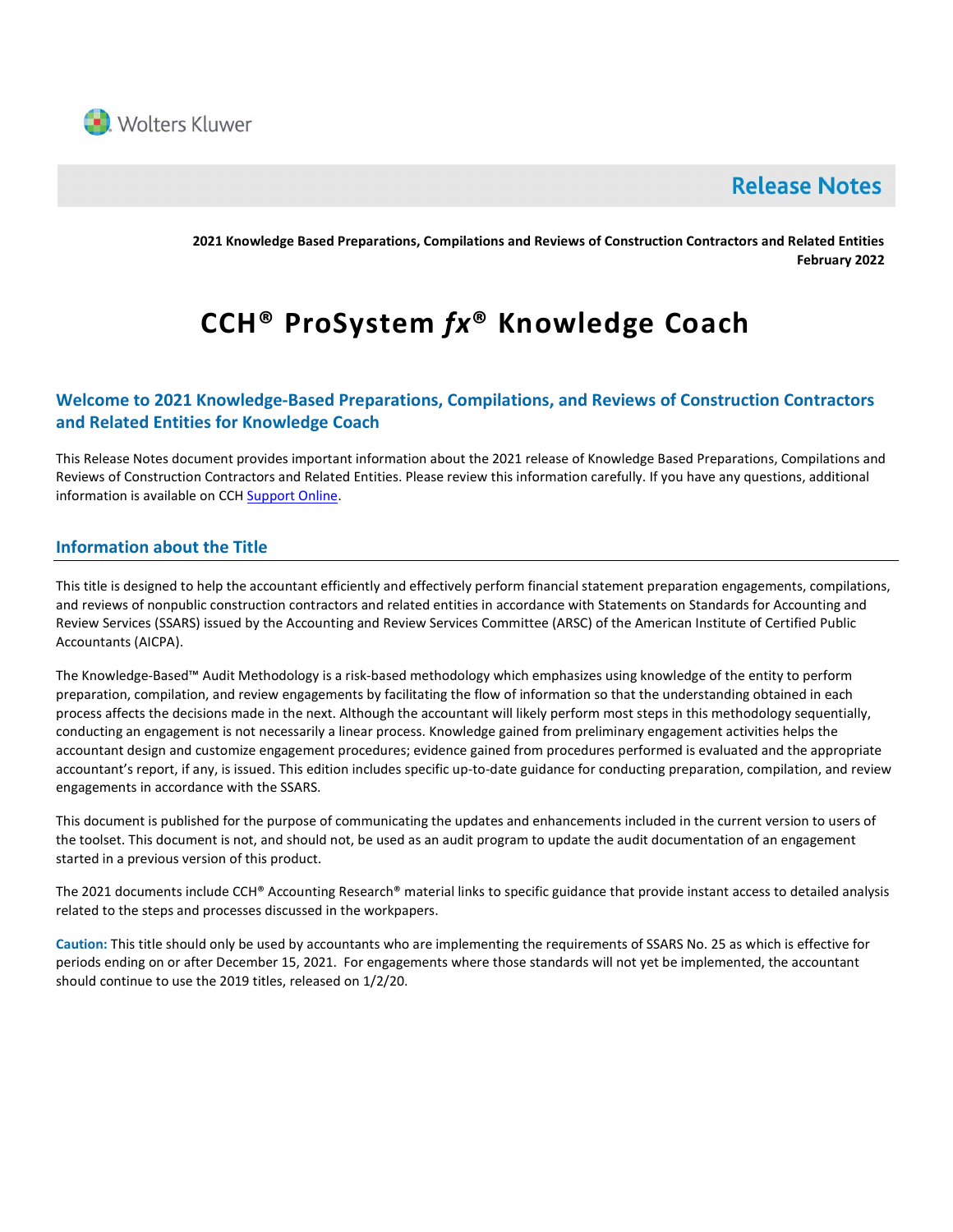## New in this Release

#### KBCR-901 Financial Statement Disclosure Checklist in CCH ProSystem fx Knowledge Coach

If you are not an early adopter, you must still install this title to obtain the updated KBCR-901 Financial Statement Disclosure Checklist. The disclosure checklist is an independent workpaper and can be added to a binder without updating the other content for the new standards.

After installing, if you choose not to release the title, there are three options for inserting the updated disclosure checklist into a binder:

Note: Each of these options requires a staff member or group to have the right "Insert Workpapers from Unreleased Titles," which can be assigned in the ADMIN module. The staff with this right are noted as "select staff members" in the options below.

- Select staff members can insert the updated checklist and delete the existing checklist from the binder. The new checklist will not include any of the prior responses. However, the user can refer to the checklist in the prior year binder and copy/paste any relevant information.
- Select staff members can use the Update Knowledge Coach Content feature to update to the 2021 checklist. To do this, first check in all workpapers except KBCR-901 Financial Statement Disclosures Checklists to avoid accidentally updating other workpapers. Then, right-click on KBCR-901 in the binder and select Update Knowledge Coach Content > Update Selected Knowledge Coach Workpapers to update only the disclosure checklist to the 2021 version. This option retains responses from the prior year other than the tailoring questions (table of contents).

Note: If other forms are accidently updated, the changes cannot be undone.

• Select staff members can create a binder template with just the updated disclosure checklist. Then, other staff members can copy and paste the disclosure checklist from the template into the client engagement binders. The new checklist will not include any of the prior responses. However, the user can refer to the checklist in the prior year binder and copy/paste any relevant information.

### 2021 Edition of Knowledge-Based Preparations, Compilations and Reviews of Construction Contractors and Related Entities This edition features numerous enhancements, including:

- Enhanced instructions and procedures throughout the toolset to improve workflow
- Adding new CORs as follows:
	- o COR-201F Engagement Letter: Compilation of Financial Statements Prepared in Accordance with the Cash-Basis of Accounting
	- o COR-905 Communicating Significant Review Matters/Findings

# CCH® ProSystem fx® Engagement 2020 Compatibility

This title can be installed on Engagement v2020 by first installing the Engagement v2020.2.4 Update. The latest update can be downloaded via CCH Software Delivery Manager. This update allows you to use the 2021 content without installing Engagement v2020 until your firm plans to update.

# CCH Axcess Knowledge Coach Instructions and Information

No installation is necessary. Once released, the title will be available for use after login. See the help topic Updating Industry Content to the Latest Version for instructions about applying the updated title.